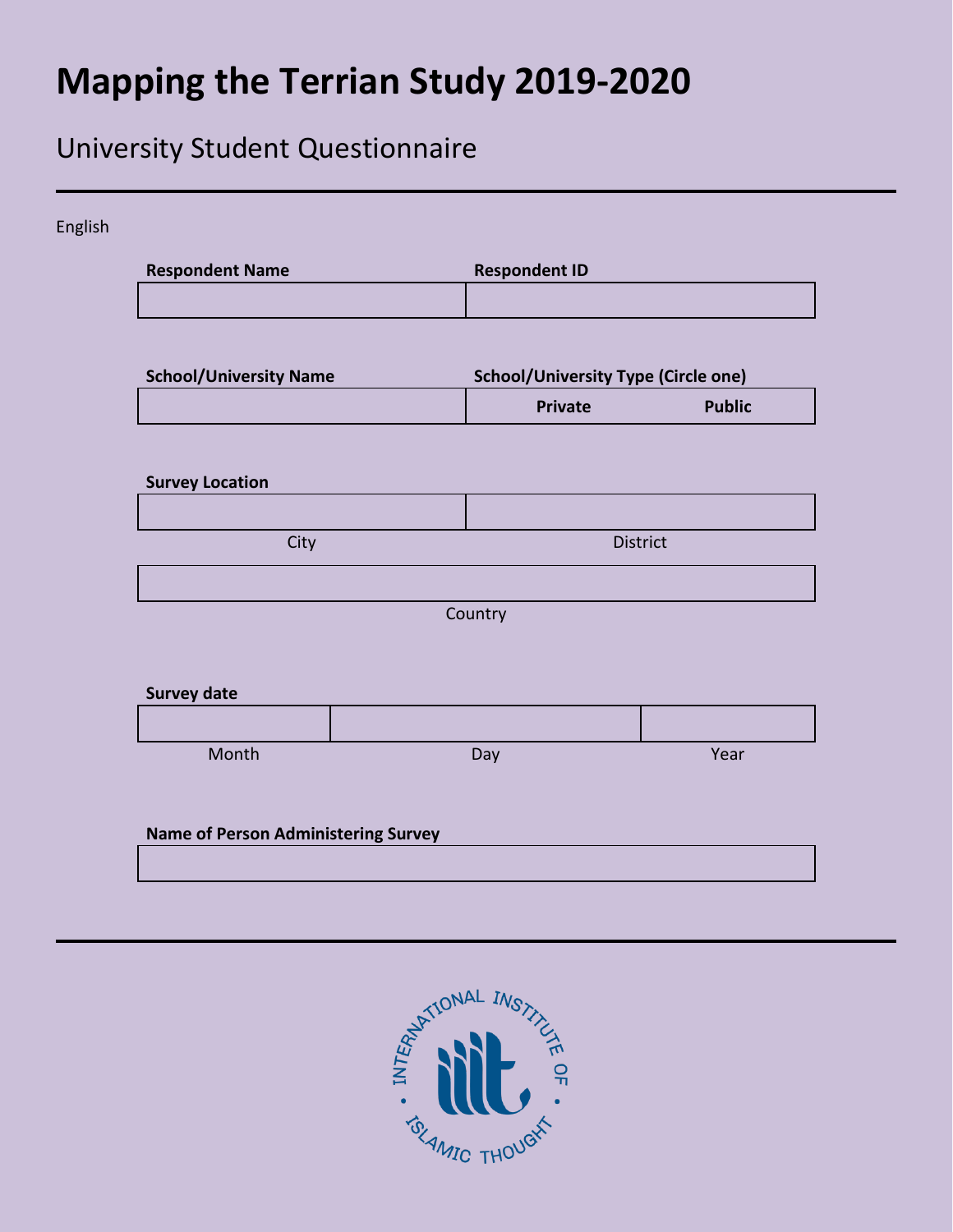Please read each question carefully. There is no right or wrong answer for these questions. Choose the answer that best represents you and your opinion. You can ask for help if something is not clear or if you are not sure how to answer a question.

Please mark your answers by filling the relevant bubbles. Example:  $\bullet$ 

The information provided on this questionnaire will be combined with responses from other individuals for statistical purposes and reporting and will not be used or disclosed in identifiable form.

Your time and cooperation in completing this questionnaire is greatly appreciated.

**Please fill one bubble for each question.**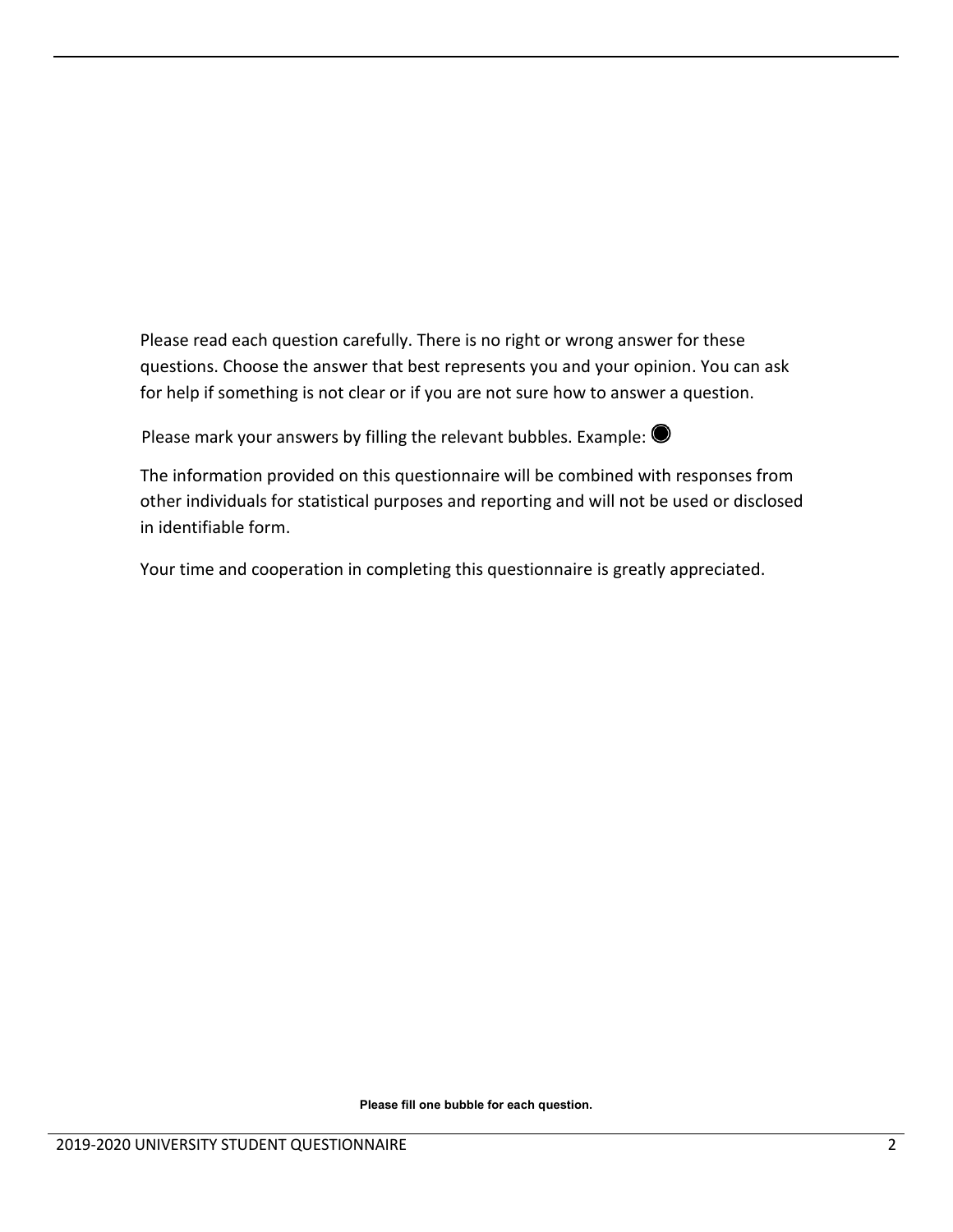| 1.                | What is your gender?                                       |                |                  |                |                       |          |   |             |             |  |
|-------------------|------------------------------------------------------------|----------------|------------------|----------------|-----------------------|----------|---|-------------|-------------|--|
| (1)               | Female                                                     | ②              | Male             |                |                       |          |   |             |             |  |
|                   |                                                            |                |                  |                |                       |          |   |             |             |  |
|                   | 2. What is your age?                                       |                |                  |                |                       |          |   |             |             |  |
| (1)               | Less than 18                                               |                | $\left(3\right)$ | 25 to 34       | $\circledS$           | 45 to 54 |   | 7           | 65 to 74    |  |
| ☺                 | 18 to 24                                                   |                | (4)              | 35 to 44       | $\circledcirc$        | 55 to 64 |   | $\circledS$ | 75 or older |  |
|                   |                                                            |                |                  |                |                       |          |   |             |             |  |
|                   | 3. Which degree/year are you currently enrolled in?        |                |                  |                |                       |          |   |             |             |  |
| (1)               | Bachelors, Year 1                                          |                |                  | $\bigcirc$     | Bachelors, Year 4     |          | 7 | Other       |             |  |
| $\circled{2}$     | Bachelors, Year 2                                          |                |                  | $\odot$        | Masters               |          |   |             |             |  |
| $\odot$           | Bachelors, Year 3                                          |                |                  | $\circledcirc$ | Doctoral              |          |   |             |             |  |
|                   |                                                            |                |                  |                |                       |          |   |             |             |  |
|                   | $\mathbf 4$ . What is your religion?                       |                |                  |                |                       |          |   |             |             |  |
|                   |                                                            |                |                  |                |                       |          |   |             |             |  |
| (1)               | Muslim                                                     | $\bigcirc$     | <b>Buddhist</b>  | $\odot$        | Agnostic              |          |   |             |             |  |
| $\circled{2}$     | Christian                                                  | $\circledcirc$ | Hindu            | $\circledS$    | Nothing in particular |          |   |             |             |  |
| $\odot$           | Jewish                                                     | $\circledcirc$ | Atheist          | $\odot$        | Other                 |          |   |             |             |  |
|                   | 5. What language do you mainly speak at home?              |                |                  |                |                       |          |   |             |             |  |
|                   |                                                            |                |                  |                |                       |          |   |             |             |  |
|                   | (1) <country-specific 1="" language=""></country-specific> |                |                  |                |                       |          |   |             |             |  |
| ②                 | <country-specific 2="" language=""></country-specific>     |                |                  |                |                       |          |   |             |             |  |
| $\odot$           | <country-specific 3="" language=""></country-specific>     |                |                  |                |                       |          |   |             |             |  |
| $\bigcirc$        | Other                                                      |                |                  |                |                       |          |   |             |             |  |
|                   | 6. What is your ethnicity?                                 |                |                  |                |                       |          |   |             |             |  |
|                   | <country-specific 1="" ethnicity=""></country-specific>    |                |                  |                |                       |          |   |             |             |  |
| $\left( 1\right)$ | <country-specific 2="" ethnicity=""></country-specific>    |                |                  |                |                       |          |   |             |             |  |
| ②                 |                                                            |                |                  |                |                       |          |   |             |             |  |
| $\odot$           | <country-specific 3="" ethnicity=""></country-specific>    |                |                  |                |                       |          |   |             |             |  |
| $\bigcirc$        | Other                                                      |                |                  |                |                       |          |   |             |             |  |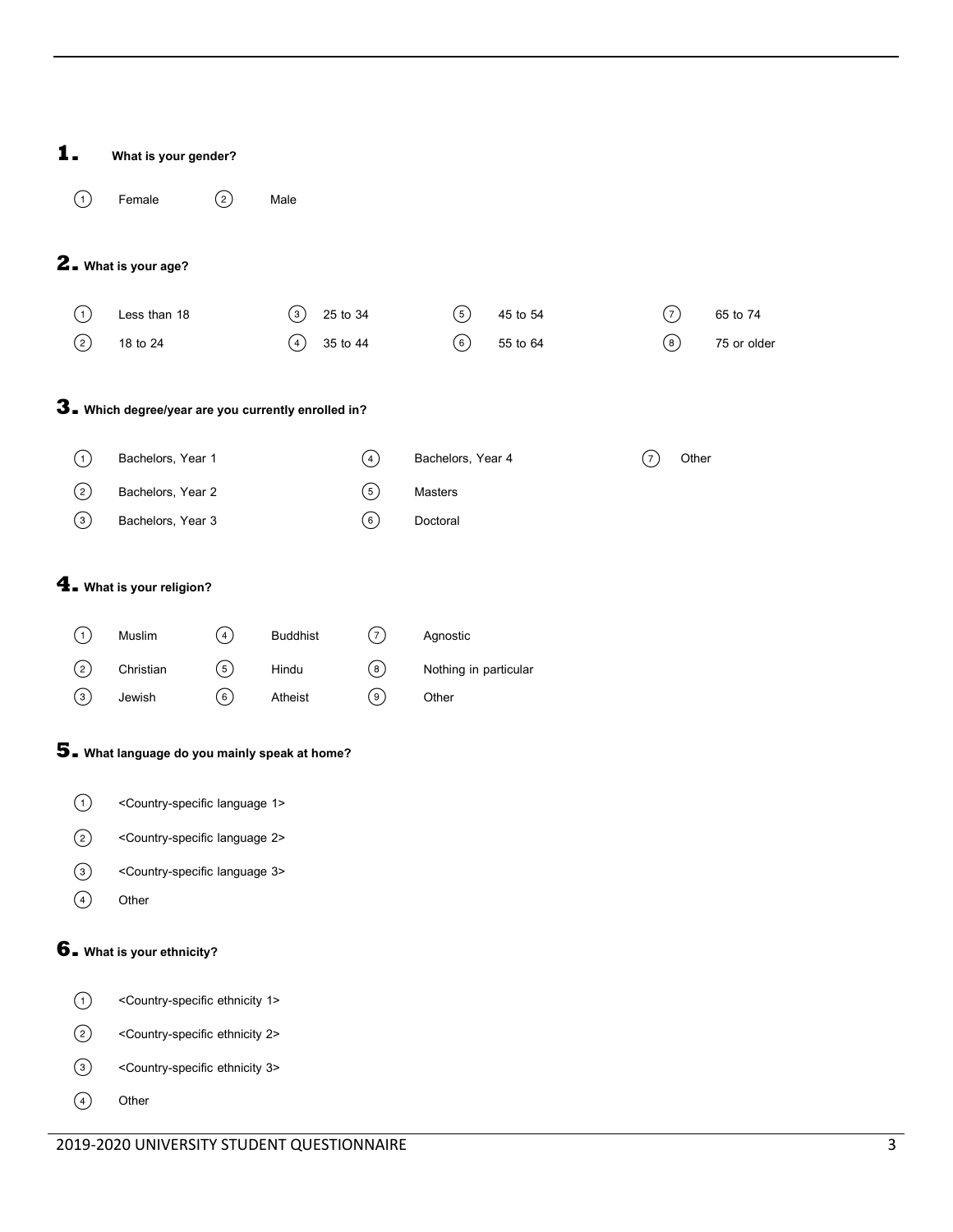## **7. Please indicate the likelihood that you will forgive someone in each of the following situations.** (Please fill only one bubble in each row)

|         |                                                                                                                                                                                                | Extremely<br>unlikely | Unlikely      | Likely            | Extremely<br>likely    |
|---------|------------------------------------------------------------------------------------------------------------------------------------------------------------------------------------------------|-----------------------|---------------|-------------------|------------------------|
| Q080101 | Imagine that your brother/sister borrowed your car and while he was<br>driving it he crossed a red light and hit another car, which caused a great<br>damage to your car, but no one was hurt. | (1)                   | $\circled{c}$ | $\circled{3}$     | (4)                    |
| Q080102 | Imagine a young man from your town who was almost engaged to one of<br>your sisters broke up with her.                                                                                         | (1)                   | $\rm _{(2)}$  | $\left( 3\right)$ | $\left 4\right\rangle$ |
| Q080103 | Imagine you told your sibling a secret and you wanted him/ her not to tell<br>anyone, then you discovered that he/she had disclosed this secret to few<br>people.                              | (1)                   | $\rm _{(2)}$  | $\circled{3}$     | $\left( 4\right)$      |
| Q080104 | Imagine you had an argument with your cousin and he asked you to leave<br>his or her house.                                                                                                    | (1)                   | $\rm _{(2)}$  | $\left( 3\right)$ | $\overline{4}$         |
| Q080105 | Imagine you were at a social gathering and you heard someone from your<br>same religion curses yours.                                                                                          | (1)                   | ②             | ⊚                 | (4)                    |
| Q080106 | Imagine you were at a social gathering you heard someone who is<br>different from your religion curses yours.                                                                                  | (1)                   | $\rm _{(2)}$  | $\left( 3\right)$ | $\left( 4 \right)$     |
| Q080107 | Imagine that one of your next-door neighbors built a wall around his/her<br>house, and then you came to realize that his wall was inside your land or<br>property.                             | (1)                   | $\rm _{(2)}$  | $\rm (3)$         | 4                      |
| Q080108 | Imagine that one of your friends starts a nasty rumor about you that is not<br>true. As a result, people begin treating you worse than they have in the<br>past.                               | O                     | $\rm (2)$     | $\circled{3}$     | $\left( 4\right)$      |
| Q080109 | Imagine that a friend borrows your most valued possession and then loses<br>it. The friend refuses to replace it.                                                                              | $\bigcirc$            | $\circled{2}$ | $\odot$           | (4)                    |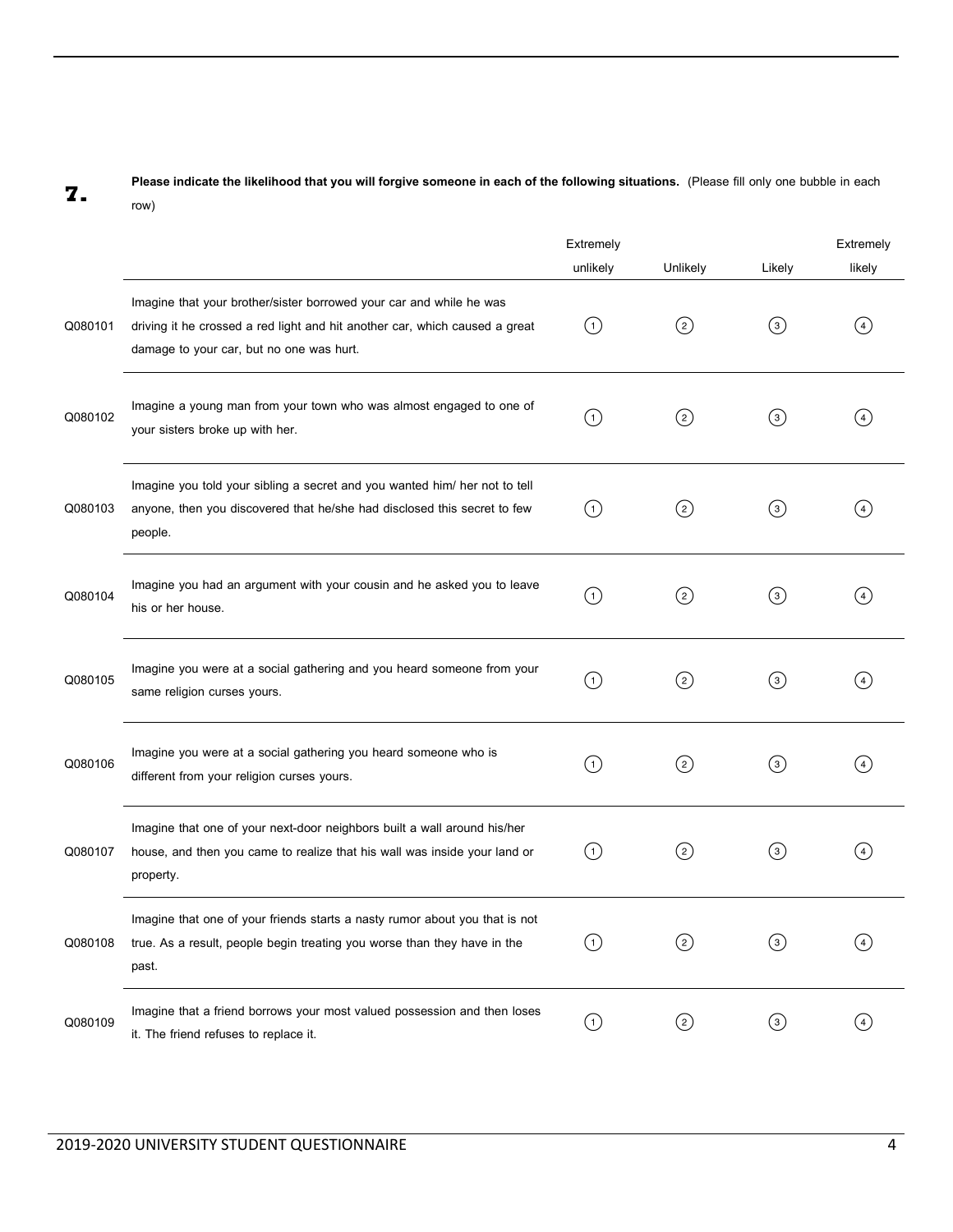**8. Please select the frequency with which you engage in each of the following actions.** (Please fill only one bubble in each row)

|         |                                                                                         | Never              | Sometimes         | Often            | Always            |
|---------|-----------------------------------------------------------------------------------------|--------------------|-------------------|------------------|-------------------|
| Q060101 | I'd rather depend on myself than others.                                                | (1)                | $\left( 2\right)$ | $\circled{3}$    | (4)               |
| Q060102 | I rely on myself most of the time; I rarely rely on others.                             | (1)                | $\circled{c}$     | $\left(3\right)$ | (4)               |
| Q060103 | I often do "my own thing."                                                              | (1)                | ②                 | $\circled{3}$    | (4)               |
| Q060104 | My personal identity, independent of others, is very important to me.                   | (1)                | $\rm _{(2)}$      | $\circled{3}$    | (4)               |
| Q060105 | It is important that I do my job better than others.                                    | $\circlearrowleft$ |                   | $\odot$          | $\circled{4}$     |
| Q060107 | Competition is the law of nature.                                                       | (1)                | $\rm _{(2)}$      | $\circled{3}$    | (4)               |
| Q060108 | When another person does better than I do, I get tense.                                 | $\left( 1\right)$  | $\circled{c}$     | $\circled{3}$    | (4)               |
| Q060109 | If a peer gets a prize, I would feel proud.                                             | (1)                | $\rm _{(2)}$      | $\odot$          | (4)               |
| Q060110 | The well-being of my peers is important to me.                                          | (1)                | $\circled{c}$     | $\circled{3}$    | (4)               |
| Q060111 | To me, pleasure is spending time with others.                                           | (1)                | $\rm _{(2)}$      | (3)              | (4)               |
| Q060112 | I feel good when I cooperate with others.                                               | (1)                | $\left( 2\right)$ | $\left(3\right)$ | (4)               |
| Q060113 | Parents and children must stay together as much as possible.                            | 〔1〕                | ②                 | $\odot$          | (4)               |
| Q060115 | Family members should stick together, no matter what sacrifices are<br>required.        | $\left(1\right)$   | $\rm(2)$          | $\rm (3)$        | $\overline{4}$    |
| Q060116 | It is important to me that I respect the decisions made by my groups.                   | (1)                | $\rm _{(2)}$      | (3)              | $\left(4\right)$  |
| Q090201 | If something looks too complicated, I will not even bother to try it.                   | $\circled{1}$      | ☺                 | $\odot$          | $\circled{4}$     |
| Q090202 | I avoid trying to learn new things when they look too difficult.                        | $\left( 1\right)$  | ☺                 | $\odot$          | $\left( 4\right)$ |
| Q090203 | When trying to learn something new, I soon give up if I am not initially<br>successful. | (1)                |                   | $\odot$          | (4)               |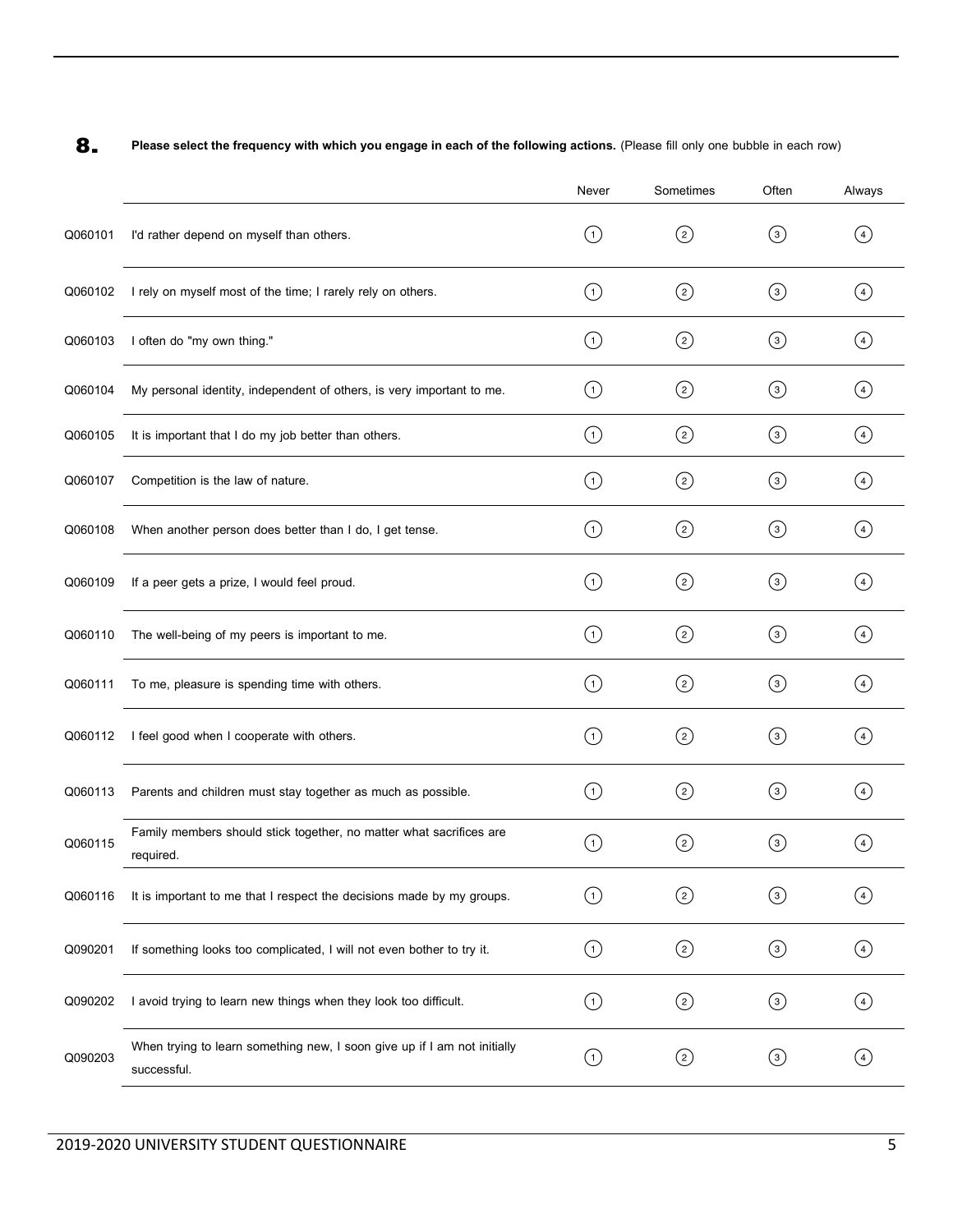|         |                                                                                 | Never                  | Sometimes     | Often            | Always            |
|---------|---------------------------------------------------------------------------------|------------------------|---------------|------------------|-------------------|
| Q090301 | When I make plans, I am certain I can make them work.                           | (1)                    | $\circled{2}$ | $\circled{3}$    | (4)               |
| Q090302 | If I can't do a job the first time, I keep trying until I can.                  | $\left( 1\right)$      | $\circled{2}$ | $\circled{3}$    | $\left( 4\right)$ |
| Q090303 | When I have something unpleasant to do, I stick to it until I finish it.        | (1)                    | $\circled{2}$ | $\circled{3}$    | $\left( 4\right)$ |
| Q090304 | When I decide to do something, I go right to work on it.                        | $\left( 1\right)$      | $\circled{2}$ | $\circled{3}$    | $\left( 4\right)$ |
| Q090305 | Failure just makes me try harder.                                               | $\left( 1\right)$      | $\circled{2}$ | $\odot$          | (4)               |
| Q090401 | When I set important goals for myself, I rarely achieve them.                   | $\circled{1}$          | ⓒ             | $\odot$          | $\left( 4\right)$ |
| Q090402 | I do not seem capable of dealing with most problems that come up in my<br>life. | $\circled{1}$          | $\circled{c}$ | $\odot$          | (4)               |
| Q090403 | When unexpected problems occur, I don't handle them very well.                  | $\left( 1\right)$      | $\circled{c}$ | $\odot$          | $\left( 4\right)$ |
| Q090404 | I feel insecure about my ability to do things.                                  | $\circled{1}$          | $\circled{c}$ | $\odot$          | $\circled{4}$     |
| Q100101 | I think of possible results before I act.                                       | $\left( 1\right)$      | $\circled{2}$ | $\circled{3}$    | $\left( 4\right)$ |
| Q100102 | I develop my ideas by gathering information.                                    | $\circled{1}$          | ⓒ             | $\odot$          | (4)               |
| Q100103 | When facing a problem, I identify options.                                      | $\left( 1\right)$      | $\circled{c}$ | $\circled{3}$    | $\left( 4\right)$ |
| Q100104 | I can easily express my thoughts on a problem.                                  | $\left  \cdot \right $ | $\binom{2}{}$ | $\left(3\right)$ | (4)               |
| Q100105 | I am able to give reasons for my opinions.                                      | $\odot$                | $\odot$       | $\odot$          | $\circled{4}$     |
| Q100106 | It is important for me to get information to support my opinions.               | $\odot$                | $\odot$       | $\odot$          | $\circled{4}$     |
| Q100107 | I usually have more than one source of information before deciding.             | $\odot$                | $\odot$       | $\odot$          | $\left( 4\right)$ |
| Q100108 | I plan how to get information on a topic.                                       | $\left( 1\right)$      | $\circled{c}$ | $\odot$          | (4)               |
|         |                                                                                 |                        |               |                  |                   |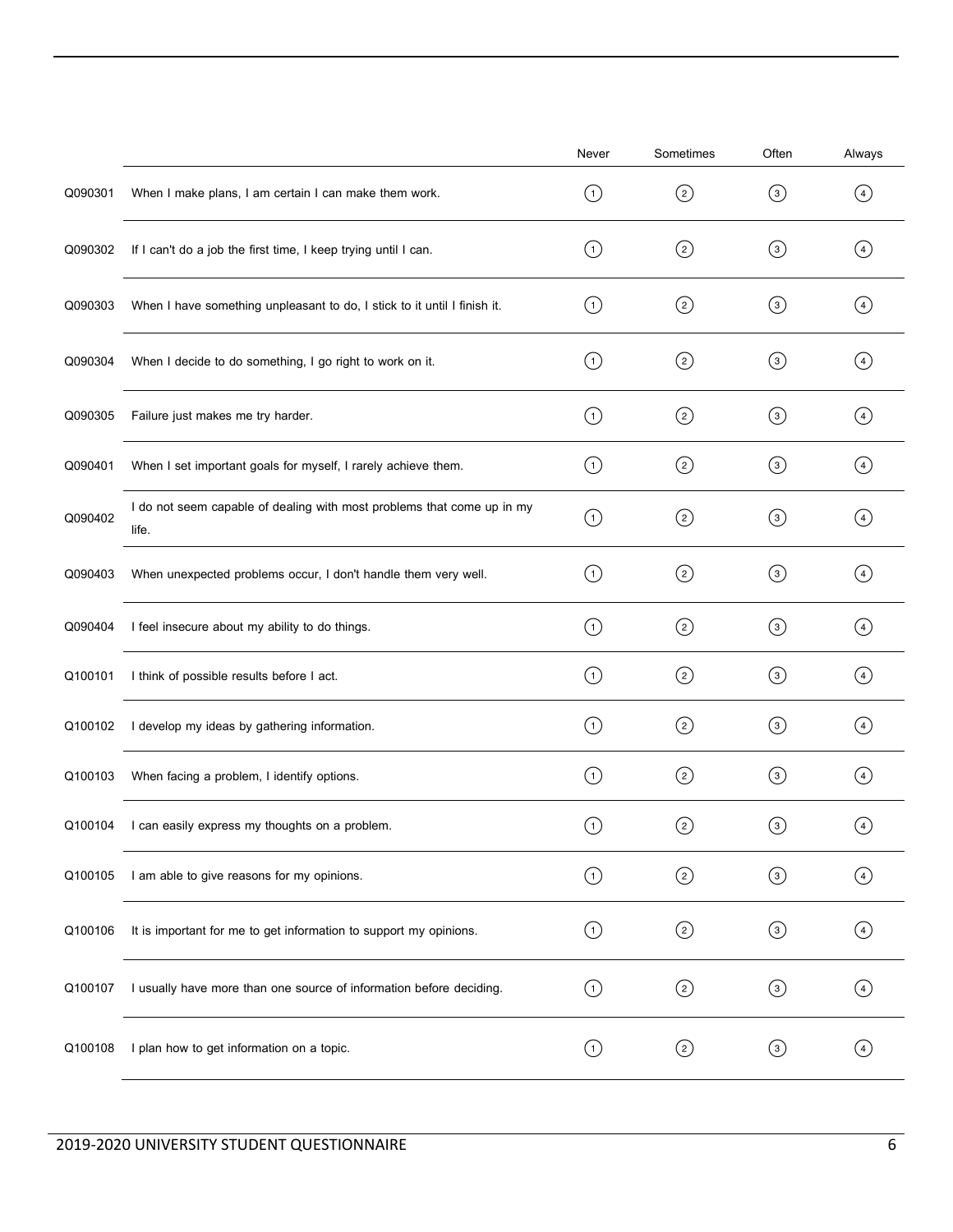|         |                                                               | Never            | Sometimes | Often        | Always             |
|---------|---------------------------------------------------------------|------------------|-----------|--------------|--------------------|
| Q100109 | support my decisions by the information I got.                | $\left(1\right)$ | (2)       | (з)          | (4)                |
| Q100110 | I listen to the ideas of others even if I disagree with them. | $\left(1\right)$ | (2)       | (з)          | $\left( 4 \right)$ |
| Q100111 | compare ideas when thinking about a topic.                    | 1)               | (2)       | (з)          | (4)                |
| Q100112 | keep my mind open to different ideas when planning to decide. | $\vert 1 \vert$  | (2)       | $^{\rm (3)}$ | (4)                |

**9. Please indicate how likelyto be true each of the following statement is for you.** (Please fill only one bubble in each row)

|         |                                                                          | Not at all        |                   |                  |                   |
|---------|--------------------------------------------------------------------------|-------------------|-------------------|------------------|-------------------|
|         |                                                                          | true              | Not true          | True             | Very true         |
| Q050101 | I understand my life's meaning.                                          | $\left( 1\right)$ | $\left( 2\right)$ | $\odot$          | (4)               |
| Q050102 | I am looking for something that makes my life feel meaningful.           | (1)               | (2)               | $\circled{3}$    | (4)               |
| Q050103 | I am always looking to find my life's purpose.                           | (1)               | $\circled{c}$     | $\left(3\right)$ | (4)               |
| Q050104 | My life has a clear sense of purpose.                                    | (1)               | (2)               | (3)              | (4)               |
| Q050105 | I have a good sense of what makes my life meaningful.                    | (1)               | (2)               | (3)              | (4)               |
| Q050106 | I have discovered a satisfying life purpose.                             | (1)               | $\left( 2\right)$ | (3)              | $\binom{4}{ }$    |
| Q050107 | I am always searching for something that makes my life feel significant. | (1)               | $\left( 2\right)$ | ③                | (4)               |
| Q050108 | I am seeking a purpose or mission for my life.                           | (1)               | ②                 | ③                | (4)               |
| Q050109 | My life has no clear purpose.                                            | (1)               | (2)               | (3)              | (4)               |
| Q050110 | I am searching for meaning in my life.                                   | (1)               | ②                 | $\odot$          | (4)               |
| Q120101 | I feel like a real part of my school community.                          | (1)               | $(^{2})$          | $\left(3\right)$ | $\left( 4\right)$ |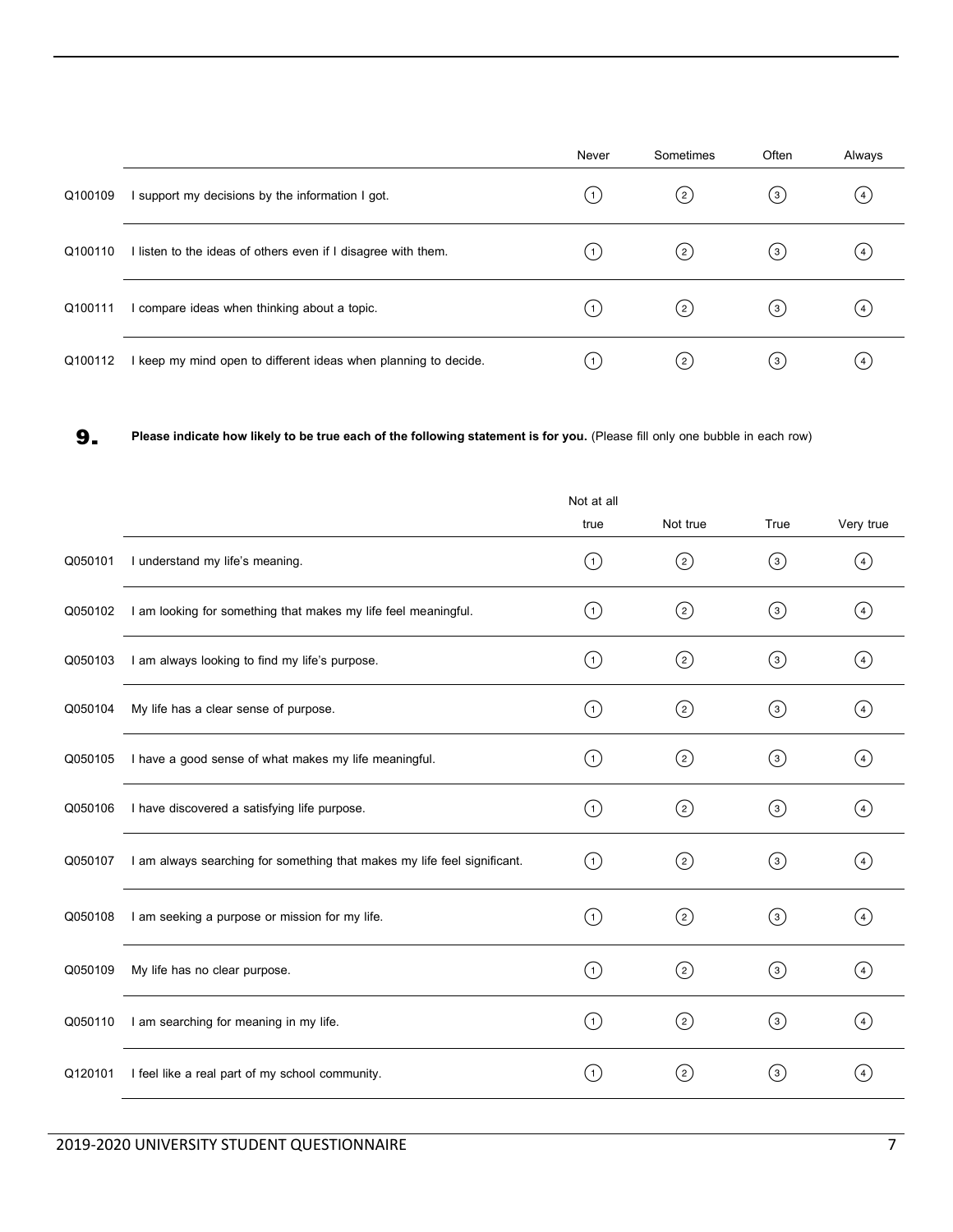|         |                                                                                                | Not at all<br>true | Not true      | True              | Very true         |
|---------|------------------------------------------------------------------------------------------------|--------------------|---------------|-------------------|-------------------|
| Q120102 | The teachers have respect for me.                                                              | (1)                | $\circled{2}$ | $\circled{3}$     | (4)               |
| Q120103 | I am treated with as much respect as others at my school                                       | (1)                | $\circled{2}$ | $\circled{3}$     | $\left( 4\right)$ |
| Q120104 | It is hard for people like me to get accepted here.                                            | $\left( 1\right)$  | ②             | $\odot$           | $\left( 4\right)$ |
| Q120105 | Sometimes I feel as if I don't belong here.                                                    | (1)                | $\circled{2}$ | $\circled{3}$     | $\left( 4\right)$ |
| Q120106 | People here notice when I'm good at something.                                                 | $\left( 1\right)$  | $\circled{c}$ | $\odot$           | $\left( 4\right)$ |
| Q120107 | I feel very different from most other students here.                                           | (1)                | $\circled{c}$ | $\odot$           | $\left( 4\right)$ |
| Q120108 | I feel proud of belonging to my university.                                                    | (1)                | ②             | $\circled{3}$     | $\left( 4\right)$ |
| Q120109 | Other students here like me the way I am.                                                      | $\circled{1}$      | $\odot$       | $\odot$           | $\left( 4\right)$ |
| Q120110 | Other students in my university take my opinions seriously.                                    | (1)                | $\circled{2}$ | $\circled{3}$     | (4)               |
| Q120111 | Most teachers at my university are interested in me.                                           | $\left( 1\right)$  | $\circled{2}$ | $\circled{3}$     | (4)               |
| Q120112 | There's at least one teacher or staff in this university I can talk to if I have<br>a problem. | $\circled{1}$      | $\circled{2}$ | $\circled{3}$     | (4)               |
| Q120113 | People at this university are friendly to me.                                                  | (1)                | $\circled{2}$ | (3)               | (4)               |
| Q120114 | Teachers here are not interested in people like me.                                            | (1)                | ⓒ             | $\left( 3\right)$ | $\left( 4\right)$ |
| Q120115 | I am included in lots of activities at my university.                                          | $\left( 1\right)$  | $\circled{2}$ | $\odot$           | $\left(4\right)$  |
| Q120116 | I can really be myself at this university.                                                     | $\odot$            | ☺             | $\odot$           | ④                 |
| Q120117 | People here know I can do good work.                                                           | $\left( 1\right)$  | $\circled{c}$ | $\odot$           | $\left( 4\right)$ |
| Q120118 | I wish I were in a different university.                                                       | $\bigodot$         | $\odot$       | $\odot$           | $\bigcirc$        |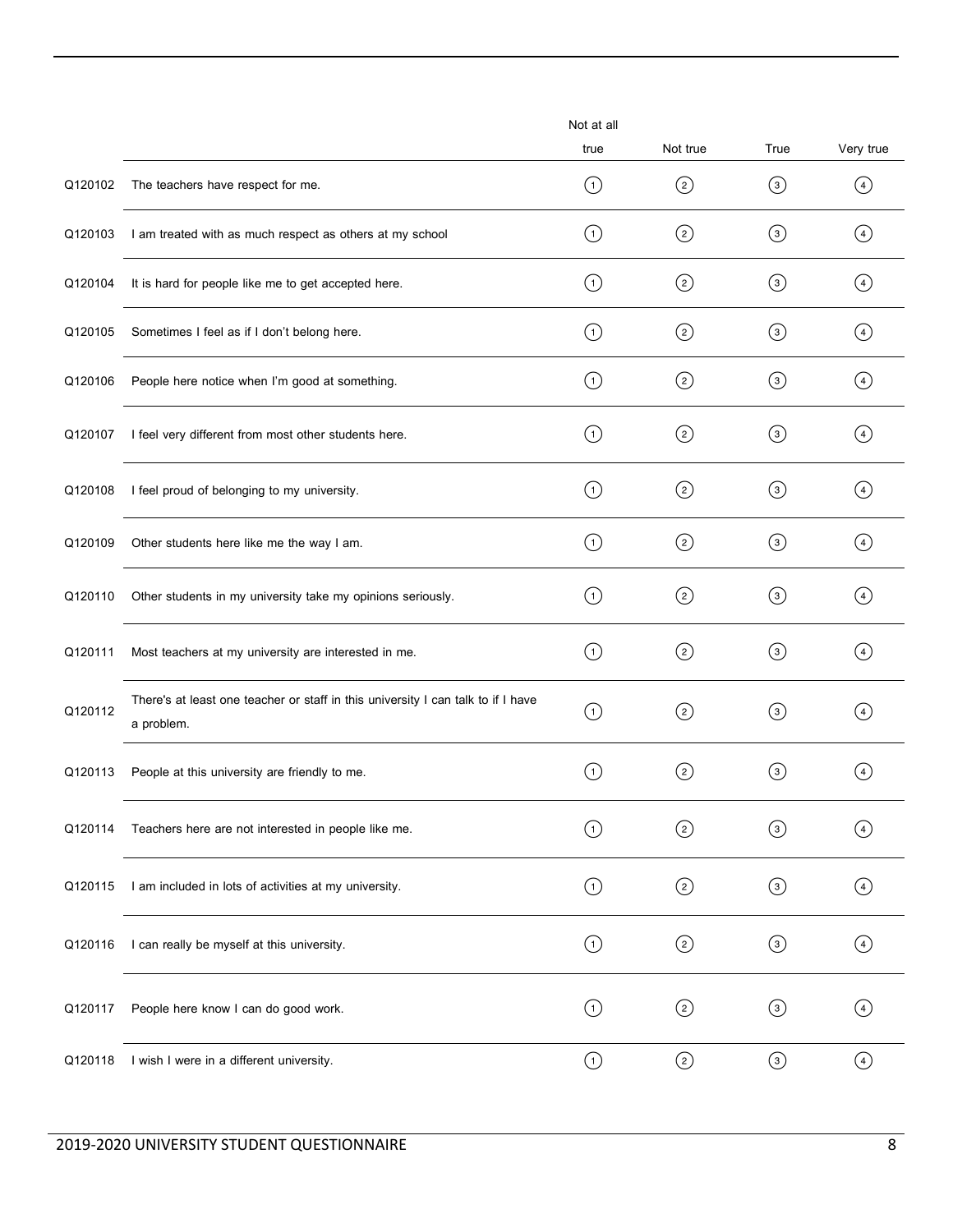10. Please indicate the level of importance that you attach to each of the following statements. (Please fill only one bubble in each row)

|         |                                                                       | Not<br>important | Slightly<br>important | Important         | Very<br>important        |
|---------|-----------------------------------------------------------------------|------------------|-----------------------|-------------------|--------------------------|
| Q130101 | How important is your religion for you?                               | (1)              | (2)                   | $\left( 3\right)$ | (4)                      |
| Q130102 | How important is prayer for your religious beliefs?                   | (1)              | $(^{2})$              | $^{\rm (3)}$      | $\left(4\right)$         |
| Q130103 | How important is it for you to feel that God intervenes in your life? | (1)              | $(^{2})$              | $\binom{3}{}$     | (4)                      |
| Q130104 | How important is it for you to belong to a religious group?           | (1)              | $\rm (2)$             | $\circled{3}$     | (4)                      |
| Q130105 | How important is your religion in defining who you are?               |                  | $(^{2})$              | (3)               | $\left  4 \right\rangle$ |

11. To what extent do you agree with the following statements? (Please fill only one bubble in each row)

|         |                                                            | Strongly<br>disagree | Moderately<br>disagree | Moderately<br>agree | Strongly<br>agree  |
|---------|------------------------------------------------------------|----------------------|------------------------|---------------------|--------------------|
| Q010101 | In my life, hope outweighs anxiety.                        | (1)                  | ②                      | $\left(3\right)$    | (4)                |
| Q010102 | My hopes are usually fulfilled.                            | (1)                  |                        | $\circled{3}$       | (4)                |
| Q010103 | I feel hopeful.                                            | (1)                  | $\circled{c}$          | (3)                 | (4)                |
| Q010104 | Hope improves the quality of my life.                      | (1)                  | $\circled{c}$          | $\left(3\right)$    | (4)                |
| Q010105 | I am hopeful about my life.                                | $\left( 1\right)$    | ⓒ                      | $\odot$             | $\left( 4\right)$  |
| Q010106 | Even in difficult times, I am able to remain hopeful.      | (1)                  | $\left( 2\right)$      | $\left( 3\right)$   | (4)                |
| Q020101 | In most ways my life is close to my ideal.                 | (1)                  | $\circled{c}$          | $\left(3\right)$    | (4)                |
| Q020102 | The conditions of my life are excellent.                   | (1)                  | ②                      | (3)                 | (4)                |
| Q020103 | I am satisfied with life.                                  | (1)                  | $\circled{c}$          | $\rm (3)$           | $\left( 4 \right)$ |
| Q020104 | So far, I have gotten the important things I want in life. | $\mathbf{1}$         | (2)                    | $^{\rm (3)}$        | $\left( 4 \right)$ |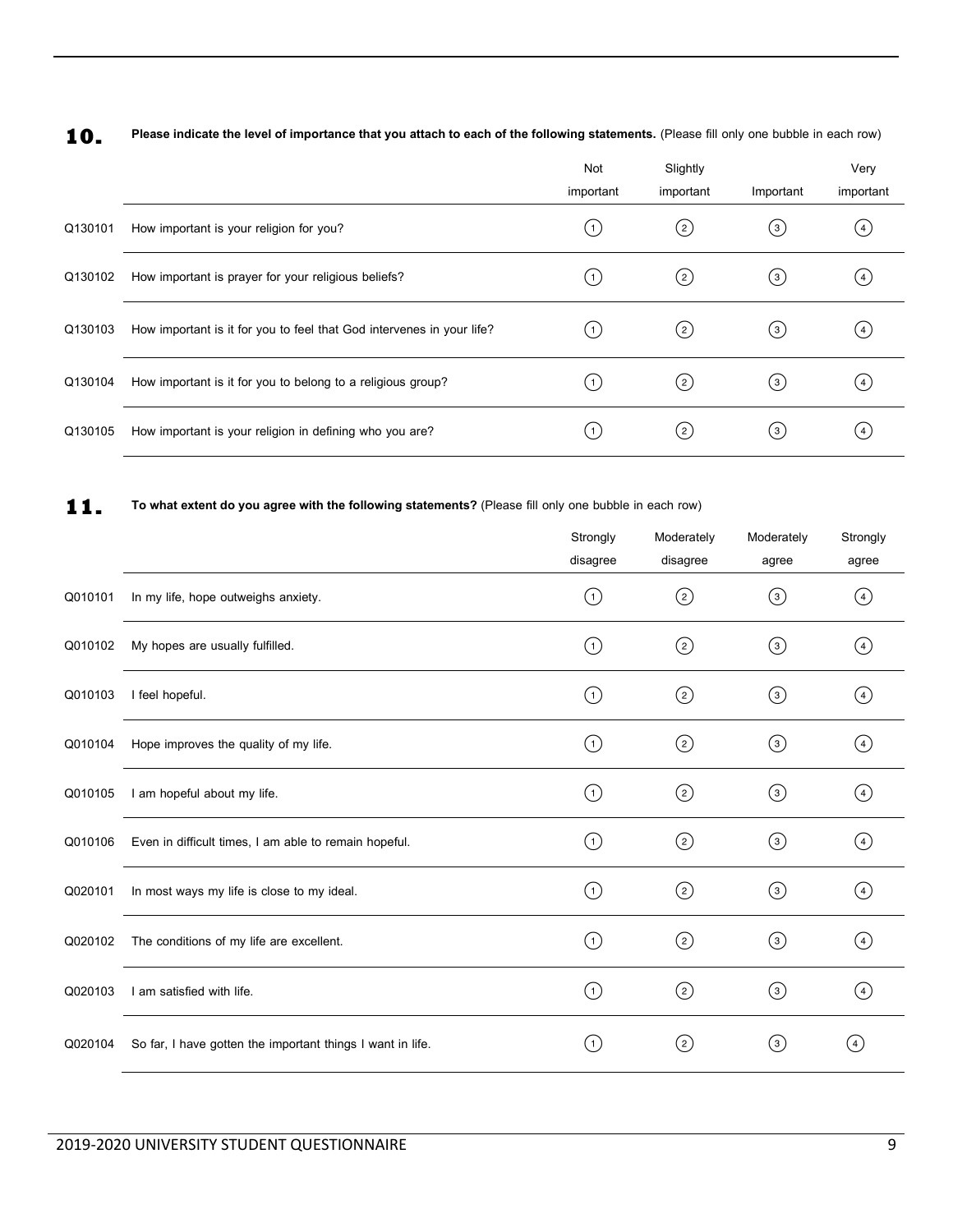|         |                                                                                                                                     | Strongly<br>disagree | Moderately<br>disagree | Moderately<br>agree | Strongly<br>agree |
|---------|-------------------------------------------------------------------------------------------------------------------------------------|----------------------|------------------------|---------------------|-------------------|
| Q020105 | If I could live my life over, I would change almost nothing.                                                                        | (1)                  |                        | $\circled{3}$       | $\left( 4\right)$ |
| Q030101 | I have so much in life for which to be thankful.                                                                                    | $\left( 1\right)$    | $\circled{c}$          | $\circled{3}$       | (4)               |
| Q030102 | If I had to list everything that I felt grateful for, it would be a very long list.                                                 | $\left( 1\right)$    |                        | $\circled{3}$       | $\left( 4\right)$ |
| Q030103 | When I look at the world, I don't see much for which to be grateful.                                                                | (1)                  |                        | $\circled{3}$       | (4)               |
| Q030104 | I am grateful to a wide variety of people.                                                                                          | $\left( 1\right)$    | ⓒ                      | $\odot$             | $\left( 4\right)$ |
| Q030105 | As I get older, I find myself more able to appreciate the people, events,<br>and situations that have been part of my life history. | $\circled{1}$        | ⓒ                      | $\odot$             | $\left( 4\right)$ |
| Q030106 | Long amounts of time can go by before I feel grateful to something or<br>someone.                                                   | $\left( 1\right)$    | $\circled{c}$          | $\left(3\right)$    | $\left( 4\right)$ |
| Q040101 | When I want to feel more positive emotion (such as joy or amusement), I<br>change what I'm thinking about.                          | $\circled{1}$        | $\circled{c}$          | $\left(3\right)$    | $\left( 4\right)$ |
| Q040103 | When I want to feel less negative emotion (such as sadness or anger), I<br>change what I'm thinking about.                          | (1)                  | $\circled{c}$          | $\circled{3}$       | (4)               |
| Q040104 | When I am feeling positive emotions, I express them.                                                                                | (1)                  | $\circled{c}$          | $\circled{3}$       | (4)               |
| Q040105 | When I'm faced with a stressful situation, I make myself think about it in a<br>way that helps me stay calm.                        | (1)                  |                        | $\left(3\right)$    | (4)               |
| Q040107 | When I want to feel more positive emotion, I change the way I'm thinking<br>about the situation.                                    | $\left( 1\right)$    | (2)                    | $\circled{3}$       | (4)               |
| Q040108 | I control my emotions by changing the way I think about the situation I'm<br>in.                                                    | $\circled{1}$        | ②                      | $\odot$             | $\left( 4\right)$ |
| Q040109 | When I am feeling negative emotions, I express them.                                                                                | $\left( 1\right)$    | ②                      | $\odot$             | $\left( 4\right)$ |
| Q040110 | When I want to feel less negative emotion, I change the way I'm thinking<br>about the situation.                                    | $\odot$              | ☺                      | $\odot$             | $\circled{4}$     |
| Q070101 | I sometimes try to understand my friends better by imagining how things<br>look from their perspective.                             | (1)                  |                        | $\circled{3}$       | (4)               |
| Q070102 | I believe there are two sides to every question and try to look at them<br>both.                                                    | $\odot$              | ②                      | $\odot$             | $\circled{4}$     |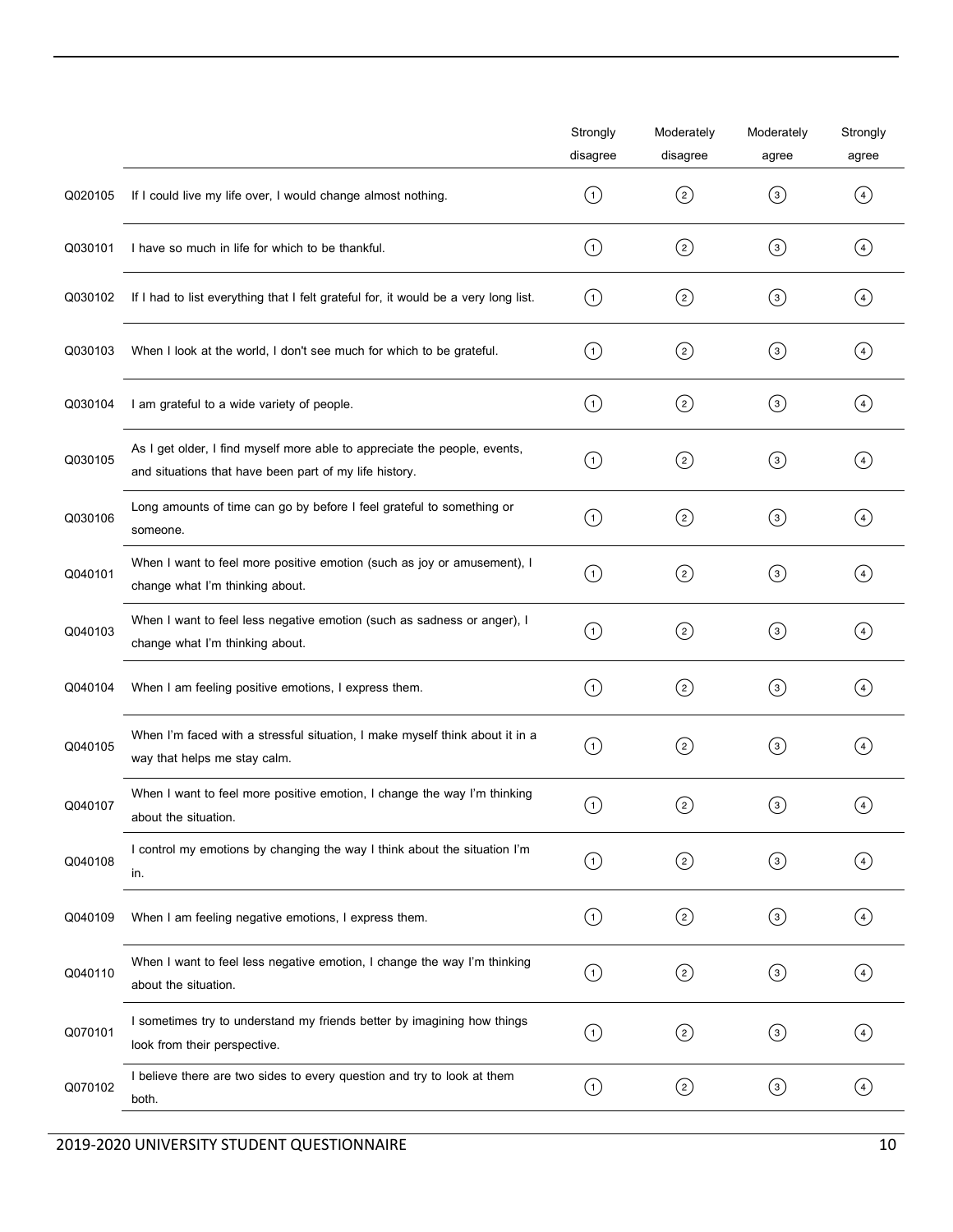|         |                                                                                                            | Strongly<br>disagree | Moderately<br>disagree | Moderately<br>agree | Strongly<br>agree |
|---------|------------------------------------------------------------------------------------------------------------|----------------------|------------------------|---------------------|-------------------|
| Q070103 | When I'm upset at someone, I usually try to "put myself in his place" for a<br>while.                      | $\circled{1}$        |                        | $\odot$             | $\left( 4\right)$ |
| Q070104 | Before criticizing somebody, I try to imagine how I would feel if I were in<br>their place.                | $\left( 1\right)$    | $\circled{c}$          | $\circled{3}$       | (4)               |
| Q070105 | If I am sure I am right about something, I don't waste much time listening<br>to other people's arguments. | (1)                  | $\circled{c}$          | $\circled{3}$       | (4)               |
| Q070106 | I sometimes find it difficult to see things from the "other person's" point of<br>view.                    | ⊙                    | ⓒ                      | $\odot$             | (4)               |
| Q070107 | I try to look at everybody's side of a disagreement before I decide.                                       | $\left( 1\right)$    | $\circled{c}$          | $\odot$             | $\left( 4\right)$ |
| Q110101 | I set goals for myself and keep track of my progress.                                                      | $\left( 1\right)$    | ⓒ                      | $\odot$             | $\left( 4\right)$ |
| Q110102 | Once I have a goal, I can usually plan how to reach it.                                                    | (1)                  |                        | $\odot$             | (4)               |
| Q110103 | If I make a resolution to change something, I pay a lot of attention to how<br>I'm doing.                  | $\left( 1\right)$    | ⓒ                      | $\odot$             | (4)               |
| Q110104 | I have a hard time setting goals for myself.                                                               | $\left( 1\right)$    | $\circled{2}$          | $\circled{3}$       | $\left( 4\right)$ |
| Q110105 | I usually keep track of my progress toward my goals.                                                       | (1)                  | $\circled{c}$          | $\left( 3\right)$   | (4)               |
| Q110106 | I have trouble making plans to help me reach my goals.                                                     | 〔1〕                  | $\circled{c}$          | $\circled{3}$       | (4)               |
| Q110107 | I have a lot of willpower                                                                                  | $\bigcirc$           | $\rm _{(2)}$           | $\circled{3}$       | $\circled{4}$     |
| Q110108 | I get easily distracted from my plans.                                                                     | $\odot$              | ⓒ                      | $\odot$             | $\bigcirc$        |
| Q110110 | I have trouble making up my mind about things.                                                             | $\odot$              | ⓒ                      | $\odot$             | $\bigcirc$        |
| Q110111 | I put off making decisions.                                                                                | $\odot$              | ⓒ                      | $\odot$             | $\bigcirc$        |
| Q110112 | When it comes to deciding about a change, I feel overwhelmed by the<br>choice.                             | $\odot$              | $\circled{c}$          | $\odot$             | $\left( 4\right)$ |